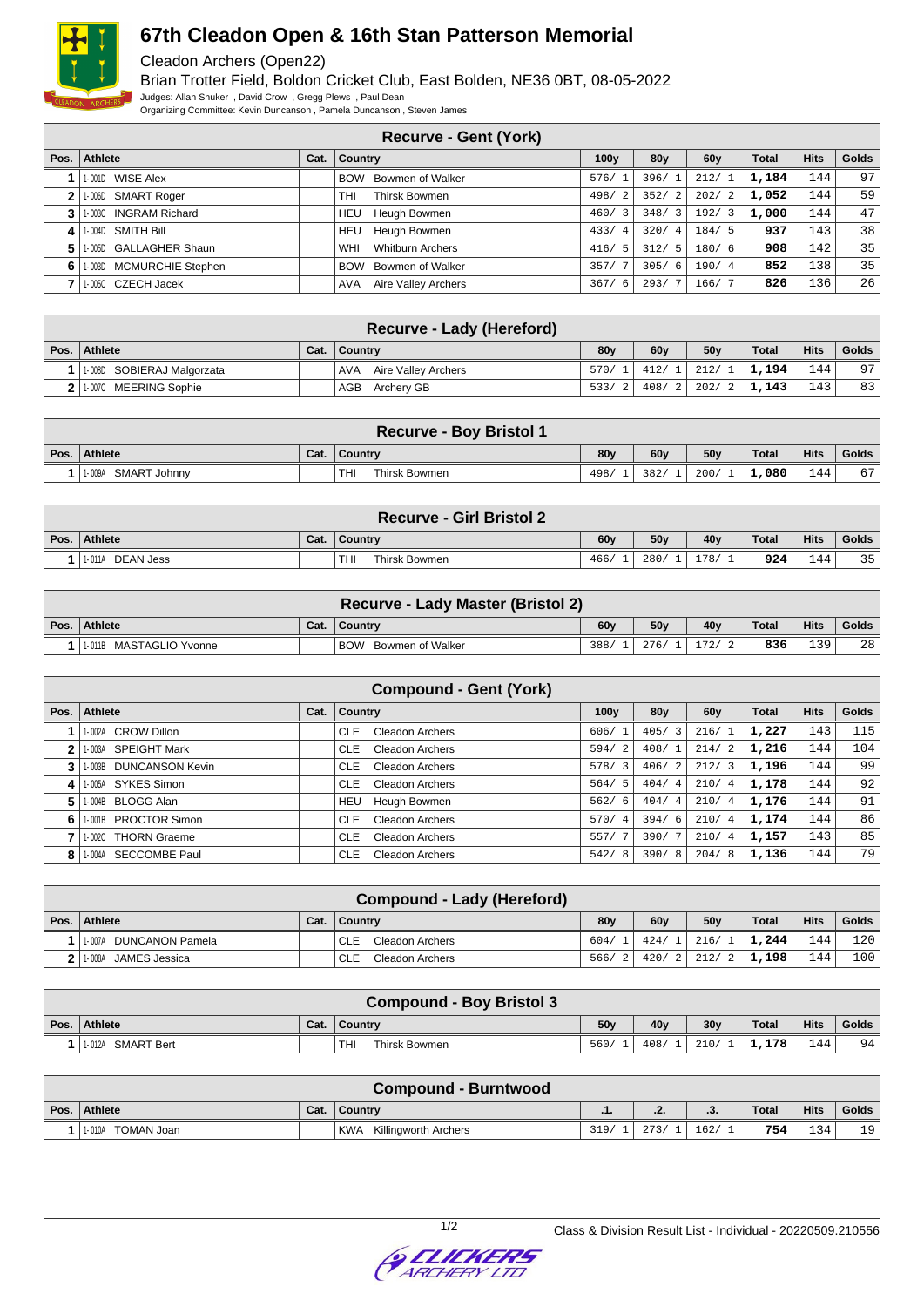

# **67th Cleadon Open & 16th Stan Patterson Memorial**

Cleadon Archers (Open22)

Brian Trotter Field, Boldon Cricket Club, East Bolden, NE36 0BT, 08-05-2022 Judges: Allan Shuker , David Crow , Gregg Plews , Paul Dean

Organizing Committee: Kevin Duncanson , Pamela Duncanson , Steven James

|      |                        |      | <b>Barebow - Lady (Hereford)</b> |                 |      |                 |              |             |       |
|------|------------------------|------|----------------------------------|-----------------|------|-----------------|--------------|-------------|-------|
| Pos. | Athlete                | Cat. | ∣ Country                        | 80 <sub>v</sub> | 60v  | 50 <sub>V</sub> | <b>Total</b> | <b>Hits</b> | Golds |
|      | WALLER Vicki<br>1-007B |      | <b>NOR</b><br>Norton Archers     | 125             | 247. | 133/            | 515          | 99          | 14    |

|                       |      | Longbow - Gent (York)                     |                  |                        |                       |              |             |                |
|-----------------------|------|-------------------------------------------|------------------|------------------------|-----------------------|--------------|-------------|----------------|
| Pos.   Athlete        | Cat. | ∣ Countrv                                 | 100 <sub>V</sub> | 80 <sub>V</sub>        | 60y                   | <b>Total</b> | <b>Hits</b> | Golds          |
| 1-005B REVELL Patrick |      | All Abilities Archery<br>ALL              | 119/             | 173/                   | 130/1                 | 422          | 90          | 13             |
| 1-004C HEBDIGE Ged    |      | Chantry Bowmen of Rotherham<br><b>CBR</b> | 79/<br>4.        | 120/<br>$\overline{2}$ | 123/2                 | 322          | 82          | 5              |
| 1-002B NILSSON Mike   |      | Eagle Bowmen<br>EAG                       | 98/<br>- 2       | 91/3                   | 93/<br>-3             | 282          | 68          | 4 <sup>1</sup> |
| 1-001C HUNTON John    |      | Durham City Archers<br><b>DCA</b>         | 89/3             | 69/4                   | 78/<br>$\overline{4}$ | 236          | 58          | $\overline{3}$ |
| 1-006B WHITHAM David  |      | White Rose Archers<br>WRA                 | 39/<br>- 5       | 40/5                   | 34/<br>- 5            | 113          | 31          |                |

| Longbow - Lady (Hereford) |      |                                           |                 |       |                 |              |             |       |  |  |  |  |
|---------------------------|------|-------------------------------------------|-----------------|-------|-----------------|--------------|-------------|-------|--|--|--|--|
| Pos.   Athlete            | Cat. | ∣ Countrv                                 | 80 <sub>V</sub> | 60y   | 50 <sub>V</sub> | <b>Total</b> | <b>Hits</b> | Golds |  |  |  |  |
| 1-008B HUDSON Sheila      |      | WRA<br>White Rose Archers                 | 264/            | 282/1 | 170/1           | 716          | 1301        | 20    |  |  |  |  |
| 2 1.009C HEBDIGE Angela   |      | <b>CBR</b><br>Chantry Bowmen of Rotherham | 103/2           | 123/2 | 95/2            | 321          | 75          |       |  |  |  |  |

| <b>Longbow - Gent Master (Hereford)</b> |      |                             |                 |       |                 |       |             |       |  |  |  |
|-----------------------------------------|------|-----------------------------|-----------------|-------|-----------------|-------|-------------|-------|--|--|--|
| Pos.   Athlete                          | Cat. | ∣ Countrv                   | 80 <sub>v</sub> | 60v   | 50 <sub>V</sub> | Total | <b>Hits</b> | Golds |  |  |  |
| HUDSON Richard<br>1-009B                |      | ' WRA<br>White Rose Archers | 164/            | 246/1 | 137/            | 547   | 112         | + + + |  |  |  |

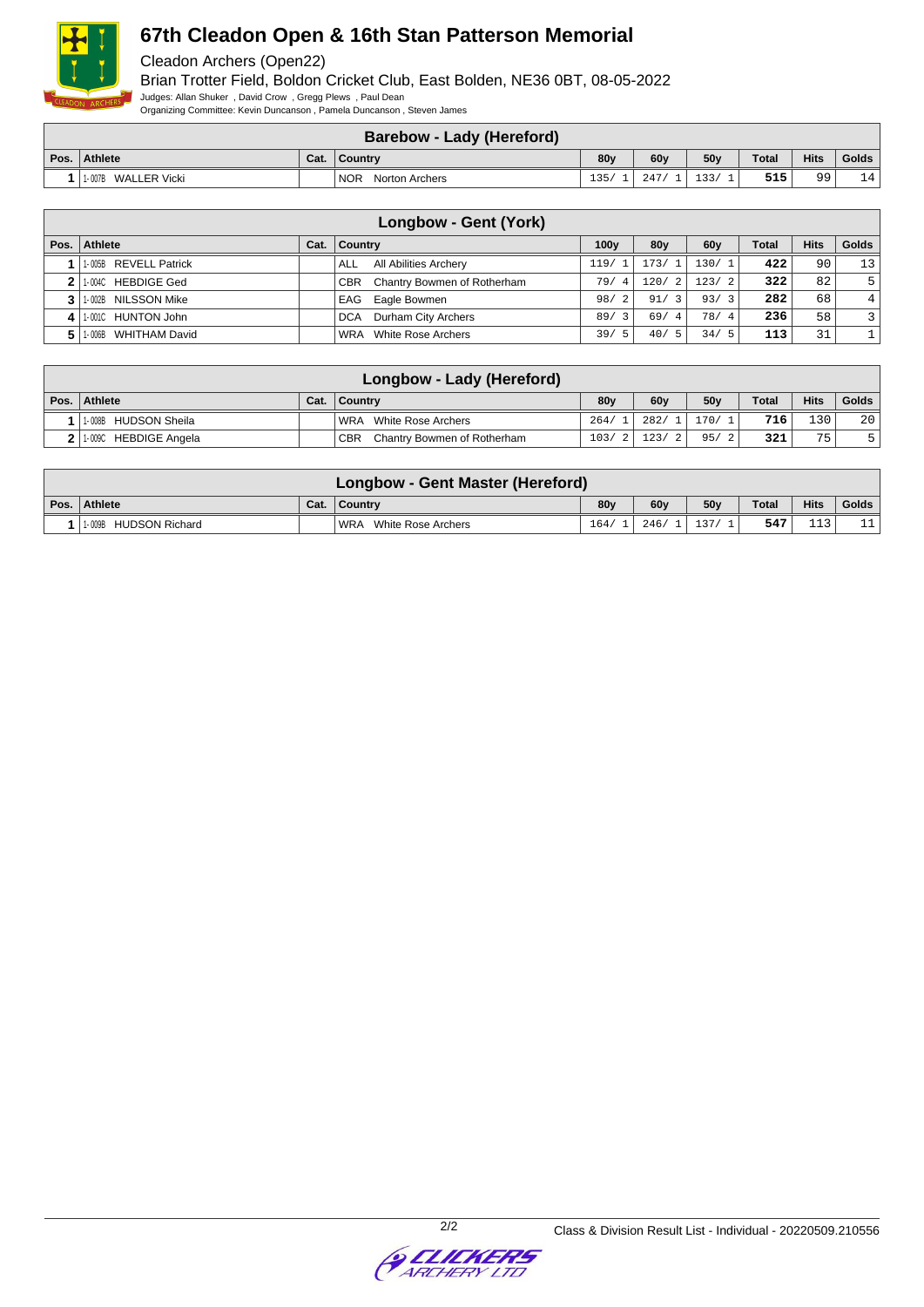| <b>Highest Scoring Junior</b>                                      |                                                           |                            |                              |
|--------------------------------------------------------------------|-----------------------------------------------------------|----------------------------|------------------------------|
| Johnny Smart                                                       |                                                           | Thirsk Bowmen              |                              |
| <b>Best Gold (first end longest distance)</b>                      |                                                           |                            |                              |
| Recurve                                                            | Malgorzata Sobieraj                                       | <b>Aire Valley Archers</b> |                              |
| Compound                                                           | Simon proctor                                             | <b>Cleadon Archers</b>     |                              |
| Barebow                                                            | Vicki waller                                              | <b>Norton Archers</b>      |                              |
| Longbow                                                            | Sheila Hudson                                             | <b>White Rose Archers</b>  |                              |
| <b>Supreme</b><br>Gold                                             | Malgorzata Sobieraj                                       | Aire Valley Archers        |                              |
| <b>Veteran</b>                                                     |                                                           |                            |                              |
| <b>Female Recurve</b><br>Yvonne Mastaglio                          |                                                           | <b>Bowmen of Walker</b>    |                              |
| <b>Female Longbow</b><br>Sheila Hudson                             |                                                           | <b>White Rose Archers</b>  |                              |
| <b>Female Compound</b><br>Joan Toman                               |                                                           | Killingworth               |                              |
| <b>Male Recurve</b><br><b>Bill Smith</b>                           |                                                           | Heugh                      |                              |
| <b>Longbow Male</b><br><b>Richard Hudson</b>                       |                                                           | White Rose Archers         |                              |
| Recurve Team (4 people) Recurve/Barebow/Longbow<br><b>Rosebowl</b> |                                                           |                            |                              |
|                                                                    | Roger Smart (R)<br>Johnny Smart (R)<br>Jess Dean (R)      | <b>Thirsk Bowmen</b>       |                              |
| <b>Compound Team (3 People)</b>                                    |                                                           |                            |                              |
|                                                                    | Pamela Duncanson<br><b>Dillon Crow</b><br>Kevin Duncanson | <b>Cleadon Archers</b>     |                              |
| Jack and Jill (all bows) The Rington Trophy                        |                                                           |                            |                              |
| Kevin & Pamela Duncanson                                           |                                                           | <b>Cleadon Archers</b>     |                              |
| Most number of 7's (Cleadon Only)                                  |                                                           |                            |                              |
| <b>Name</b>                                                        |                                                           | Club                       | <b>Score</b>                 |
| Simon Proctor<br><b>Graeme Thorn</b>                               |                                                           | <b>Cleadon Archers</b>     | Both scored<br>51 reds (7's) |
| <b>Worst White at last end</b>                                     |                                                           |                            |                              |
| Mike Nilsson                                                       |                                                           | Eagle Bowmen               |                              |